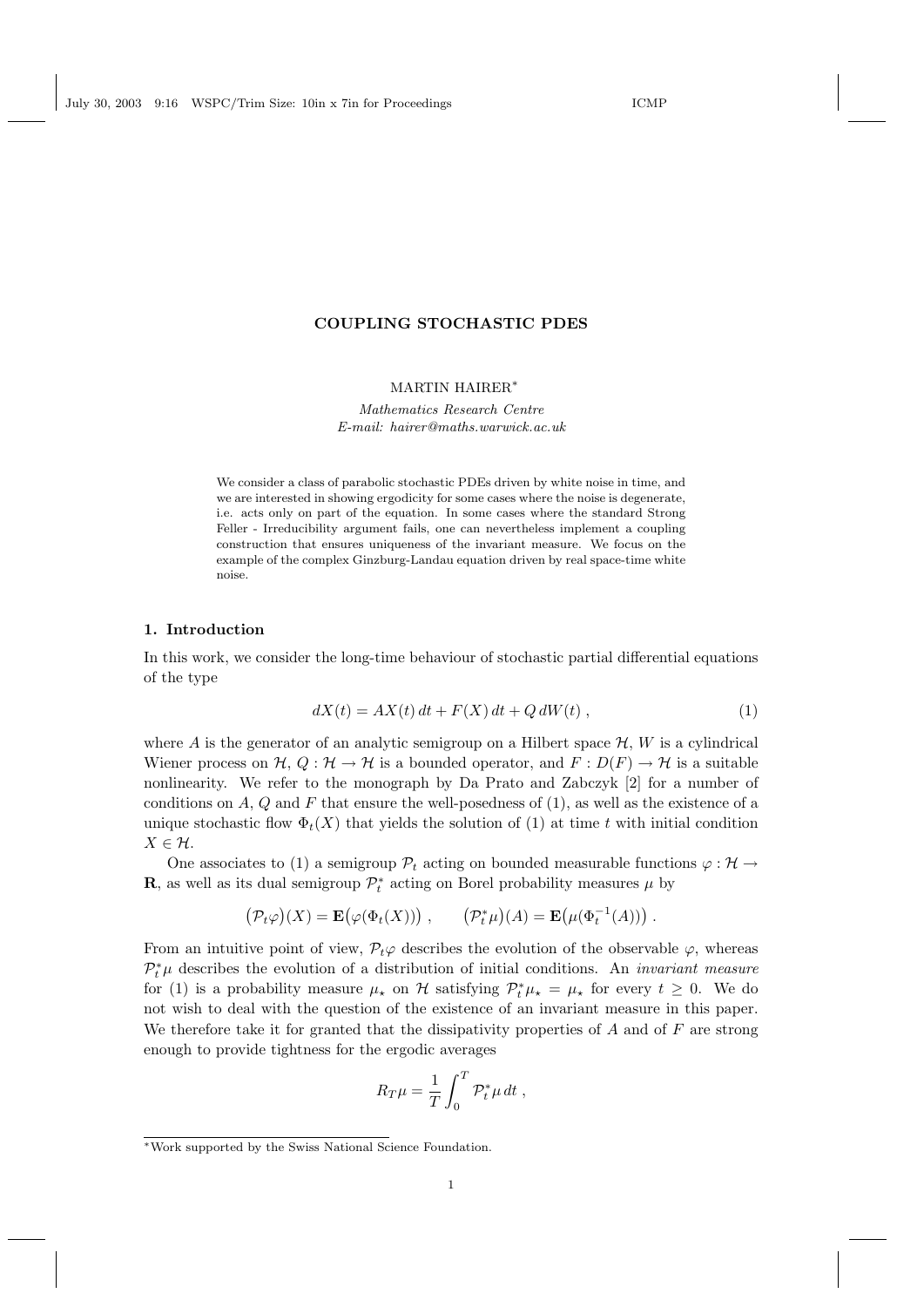and thus guarantee the existence of an invariant measure (since every accumulation point of  $R_{\mathcal{TH}}$  is an invariant measure under some minimal regularity assumptions, see e.g. [3]).

The present paper focuses on the question of the uniqueness of the invariant measure for (1). We start in Section 2 by giving a very short review of two of the main methods used to tackle this question. We then proceed in Section 3 by describing how several kinds of coupling methods have recently been applied to this problem. We conclude by explaining in detail how to apply some of the results explained in Section 3 to the complex Ginzburg-Landau equation driven by real-valued space-time white noise.

#### 2. Two general methods

Until recently, two general methods dominated the literature about ergodicity results for the type of parabolic SPDEs considered here. We refer to these two methods as the "dissipativity method" and the "overlap method". The reader interested in a more detailed overview of these two methods is referred to the excellent review paper by Maslowski and Seidler [14], which also contains a more complete list of references.

### 2.1. The dissipativity method

In its most crude form, this method assumes that  $A$  and  $F$  satisfy the dissipativity condition

$$
\langle X - Y, A(X - Y) + F(X) - F(Y) \rangle \le -c \|X - Y\|^2,
$$
\n<sup>(2)</sup>

for some positive constant c and for all  $X$  and  $Y$  in the domain of  $A$ . Under further (rather weak) regularity assumptions on F, (2) implies that any two solutions  $X(t)$  and  $Y(t)$  of (1) driven by the same realisation of the noise process  $W$  converge exponentially toward each other. This immediately implies that if  $\mu_{\star}$  is an invariant measure for (1) and  $\mu$  is any measure on  $\mathcal H$  with sufficiently good decay properties, one has  $\mathcal P_t^*\mu\to\mu_\star$  in the topology of weak convergence.

Of course, many variants of this method are available, in particular one may wish to measure the distance between solutions by a Lyapunov function  $V$  which is different from  $\Vert \cdot \Vert^2$  and more adapted to the problem at hand [13]. It is also possible to formulate conditions analogous to  $(2)$  that imply exponential convergence in the case where  $H$  has only a Banach space structure [2]. Unfortunately, there seems to be no way of applying the dissipativity method to situations where the deterministic part of the equation induces chaotic behaviour of the solutions, which is the situation of interest in the study of most problems related to turbulence.

# 2.2. The overlap method

The "overlap method" is based on the following classical theorem by Doob [5]:

**Theorem 2.1.** Let  $\mathcal{P}_t$  be a Markov semigroup which is irreducible and has the Strong Feller property. Then  $P_t$  admits at most one invariant measure.

Recall that the strong Feller property means that the semigroup maps bounded measurable functions into continuous functions. Irreducibility means that  $(\mathcal{P}_t^*\mu)(A) > 0$  for every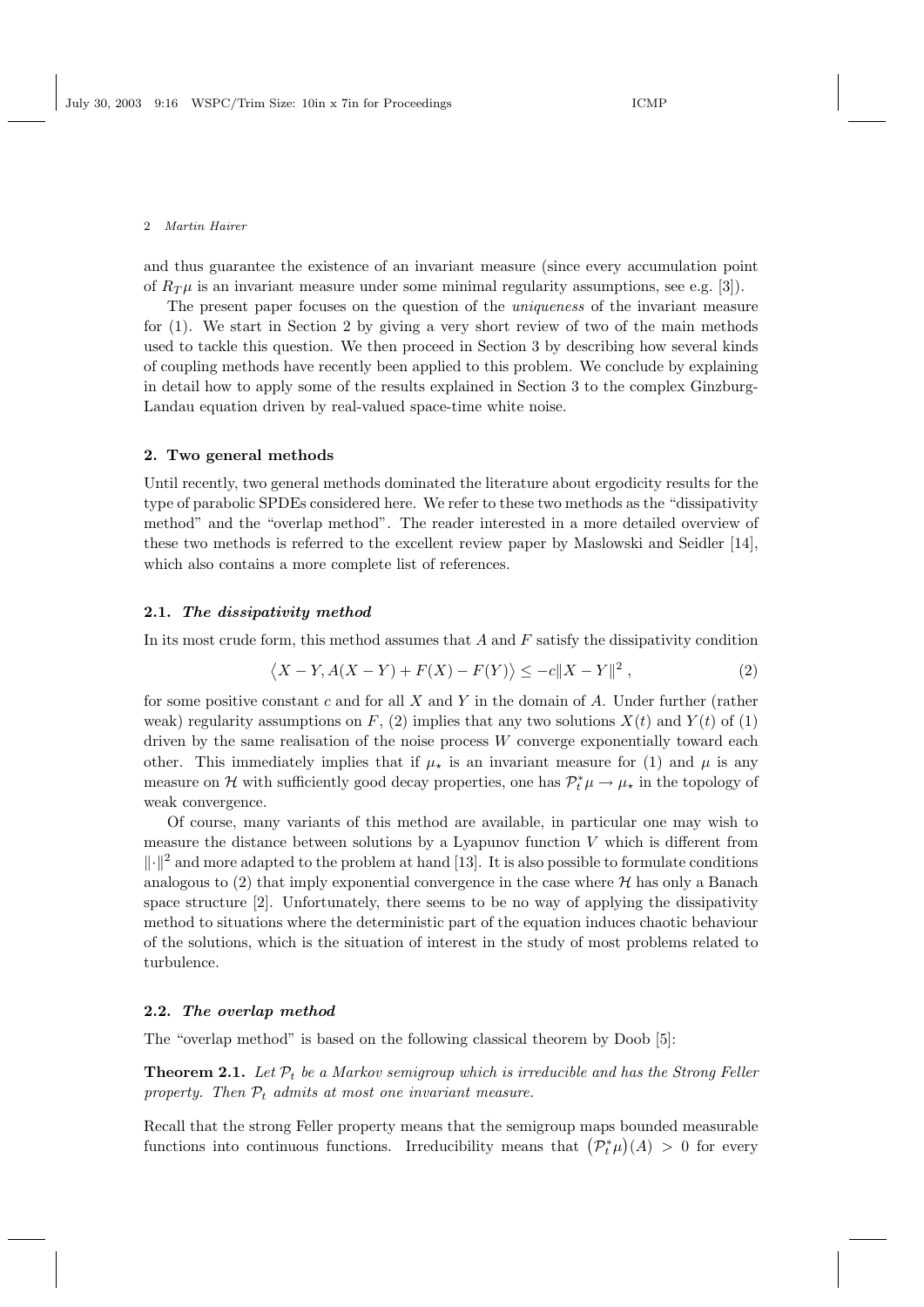### Coupling stochastic PDEs 3

 $\mu$ , every  $t > 0$ , and every non-empty open set A. The conditions of Theorem 2.1 imply that  $\mathcal{P}_t^*\mu$  and  $\mathcal{P}_t^*\nu$  have a non-zero "overlap" for any two probability measures  $\mu$  and  $\nu$ , i.e. there exists a positive measure  $\delta$  such that  $\mathcal{P}_t^*\mu - \delta$  and  $\mathcal{P}_t^*\nu - \delta$  are both positive measures. Combining this with the well-known fact from ergodic theory that if  $\mathcal{P}_t$  admits more than one invariant measure, at least two of them must be mutually singular yields the result. If one furthermore assumes some bounds on the dissipativity of the equation (in a much weaker sense than in the previous subsection, one basically needs to get bounds on the hitting time of some compact set), the techniques exposed in the monograph of Meyn and Tweedie [17] allow to translate them into bounds on the convergence of an arbitrary initial measure toward the invariant measure. This convergence then takes place in the total variation distance, which can be defined between two measures  $\mu_1$  and  $\mu_2$  on H by

$$
\|\mu_1 - \mu_2\|_{\text{TV}} = \inf_{\mu \in \mathcal{C}(\mu_1, \mu_2)} \mu\big(\mathcal{H}^2 \setminus \{(x, x) \mid x \in \mathcal{H}\}\big) ,\tag{3}
$$

where  $\mathcal{C}(\mu_1, \mu_2)$  is the set of measures on  $\mathcal{H}^2$  with marginals  $\mu_1$  and  $\mu_2$ . Notice that this distance does not take into account the topology of the space  $H$ . One can interpret it as measuring the maximal probability for two random variables with respective laws  $\mu_1$  and  $\mu_2$  to be equal.

For a finite-dimensional SDE with smooth coefficients, the Strong Feller property is a consequence of the hypoellipticity of the operator  $\partial_t + L$ , where L is the generator of the Markov process. A very efficient criteria for hypoellipticity is given by Hörmander's theorem [10]. However, no satisfactory formulation of Hörmander's theorem is available yet in the infinite-dimensional setting, so the Strong Feller property is usually proved by other means there.

One efficient tool for proving that the strong Feller property holds for an infinitedimensional system is given by the Bismut–Elworthy–Li formula [8]. In one of its formulations, this formula is given by

$$
\left(D\mathcal{P}_t\varphi\right)(X)h = \frac{2}{t}\,\mathbf{E}\Big(\big(\varphi\circ\Phi_t\big)(X)\int_{t/2}^t \langle Q^{-1}\big(D\Phi_s\big)(X)h,dW(s)\rangle\Big)\;.
$$

Here, the notation  $(Df)h$  is used to denote the directional derivative of the function f in the direction h. The main feature of this formula is that it yields bounds on  $D\mathcal{P}_t\varphi$  that are independent of  $D\varphi$ . However, we notice that it requires the range of  $D\Phi_s$  to be smaller than the domain of  $Q^{-1}$  in order to be applicable. This condition can be verified in many important particular cases [3, 1], but it usually requires the kernel of  $Q$  to be  $\{0\}$ .

In the linear case (i.e. when  $F = 0$ ), a complete understanding of the conditions implying the strong Feller property is available [2, 19]. In particular, it is known that the strong Feller property is then equivalent to the exact null controllability of the control system  $\dot{X} = AX + Qu$ , with  $u \in L^2([0,t], \mathcal{H})$ . This allows for covariance operators Q that are very degenerate. It intuitively agrees with the definition of the total variation distance, since it means that under a suitable change of measure (given by the Girsanov transform  $dW(t) \rightarrow dW(t) + u dt$ , two solutions with different initial conditions will meet after some time.

Unfortunately, no such characterisation of the strong Feller property is available in the non-linear case, the closest approximation to it being the coupling method described in the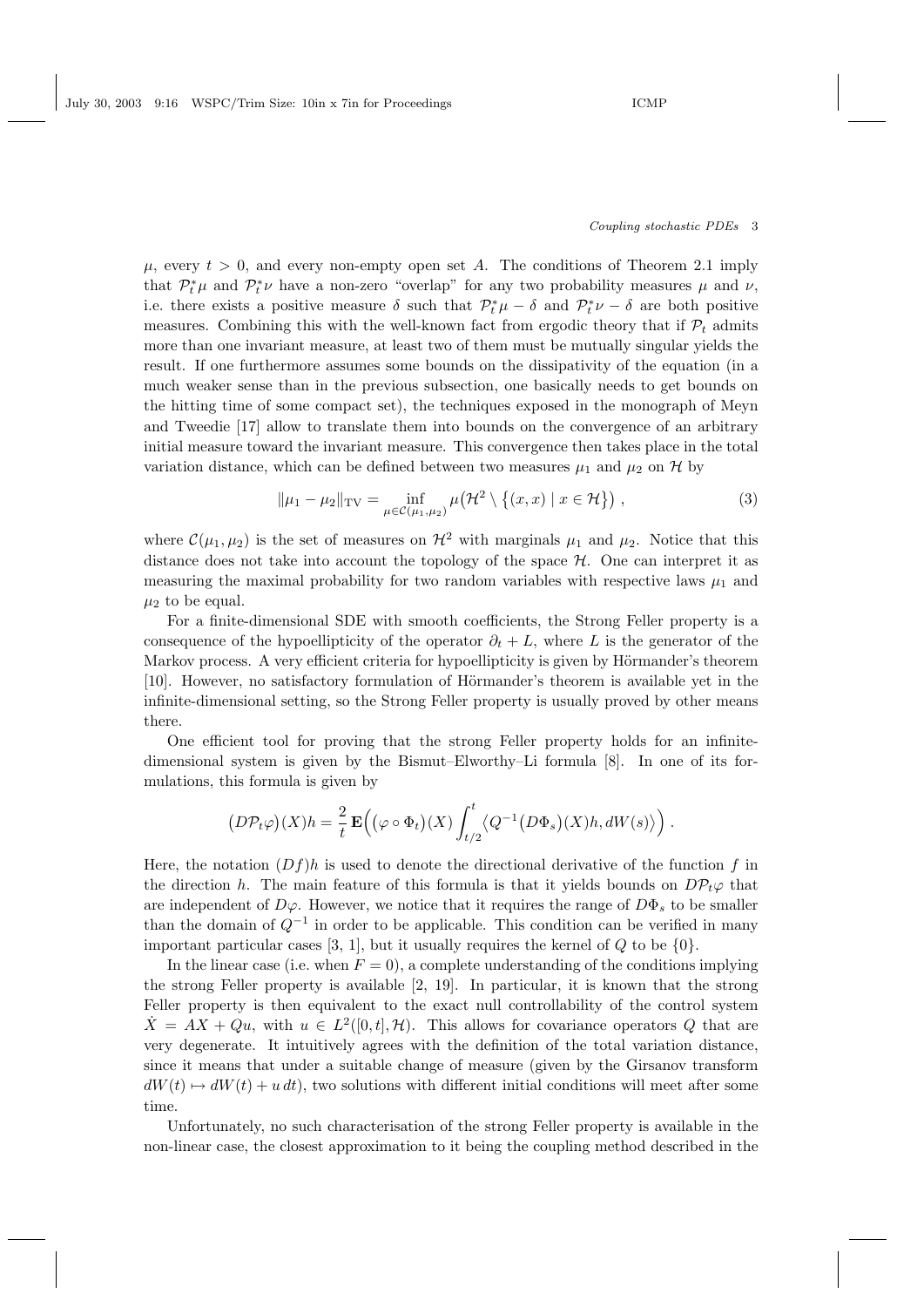next section. However, if the range of the nonlinearity  $F$  is contained in the range of  $Q$ , the strong Feller property can in some cases be recovered by performing a Girsanov transform to eliminate the non-linearity [15]. In some cases, it is also possible to recover the strong Feller property by adapting Malliavin's proof of Hörmander's theorem to the infinite-dimensional case, but to the knowledge of the author, only the particular case of a reaction-diffusion type equation with a covariance operator Q having a kernel of finite co-dimension has been treated by this method so far [7].

## 3. The coupling method

In this section, we present one way to apply coupling techniques to the problem of ergodicity for stochastic PDEs. Recall that a *coupling* for a pair of measures  $\mu_1$  and  $\mu_2$  is a measure  $\mu$  on the product space with marginals  $\mu_1$  and  $\mu_2$ . In the context of stochastic PDEs, we call a coupling for (1) a family of stochastic processes  $(X(t), Y(t))$  indexed by their initial conditions  $(X(0), Y(0)) \in \mathcal{H}^2$  and such that  $X(t)$  and  $Y(t)$  both solve (1). The basic idea of any coupling method is to introduce correlations between  $X(t)$  and  $Y(t)$  in such a way that  $||X(t) - Y(t)|| \to 0$  as  $t \to \infty$ . The precise type and speed of this convergence then determines the topology and the speed of convergence of  $\mathcal{P}_t^*\mu$  to the (unique) invariant measure  $\mu_{\star}$ . Although coupling methods have been used to prove ergodicity results for stochastic evolutions since the late thirties (see e.g. [4]), they seem to have been applied successfully to stochastic PDEs only recently.

Actually, both the dissipativity and the overlap method can be interpreted as special cases of couplings. In the dissipativity method, one drives  $X(t)$  and  $Y(t)$  with the same realisation of the noise process and relies on the dissipativity of the equation to drive both processes toward each other. In the overlap method, one first discretises time (by looking at integer times, say) and then uses the maximal coupling for the transition probabilities. The transition probabilities  $P(X, Y, \cdot)$  for the coupled process are thus given by the coupling that realises the infimum in (3) with  $\mu_1 = P(X, \cdot)$  and  $\mu_2 = P(Y, \cdot)$ . This coupling can easily be shown to exist and to be unique. (Here,  $P$  denotes the time 1 transition probabilities for (1).) In other words, the maximal coupling will try as hard as it can to force  $X(t)$  and  $Y(t)$  to become equal and, once it succeeds, they will be guaranteed to remain equal for all subsequent times. If one starts X in the invariant measure  $\mu_{\star}$  and Y in an arbitrary measure  $\mu$ , one has  $\|\mathcal{P}_t^*\mu - \mu_\star\|_{TV} \leq \mathbf{P}\{\tau > t\}$ , where  $\tau$  is the first time at which  $X(\tau) = Y(\tau)$ .

In a series of recent papers, E, Mattingly, Sinai [6, 16] and Kuksin, Shirikyan [12, 11] realised that, loosely speaking, it is possible in certain cases to split the state space of (1) into two spaces  $\mathcal{H} = \mathcal{H}_+ \oplus \mathcal{H}_-$  and to combine the dissipativity method on  $\mathcal{H}_-$  with the overlap method on  $\mathcal{H}_+$ . Let us call  $\mathcal{H}_+$  the "unstable modes" and  $\mathcal{H}_-$  the "stable modes" and assume that  $\mathcal{H}_+$  is finite-dimensional. In both cases, the authors focused on the example of the 2D Navier-Stokes equation on a torus with periodic boundary conditions, forced by a noise with a covariance operator Q that has the important property that  $\Pi_{\pm}Q\Pi_{\pm}$ is invertible on  $\mathcal{H}_+$ . (We denote by  $\Pi_{\pm}$  the orthogonal projections on  $\mathcal{H}_{\pm}$ .) Under this condition, they constructed a coupling with the following properties. On  $\mathcal{H}_+$ , it behaves like the maximal coupling, i.e. it maximises the probability for the  $\mathcal{H}_+$  components  $X_+(t)$ and  $Y_+(t)$  to become equal. On  $\mathcal{H}_-$  on the other hand, it drives  $X_-\,$  and  $Y_-\,$  with identical realisations of that component of the noise process. The space  $\mathcal{H}_-$  is chosen in such a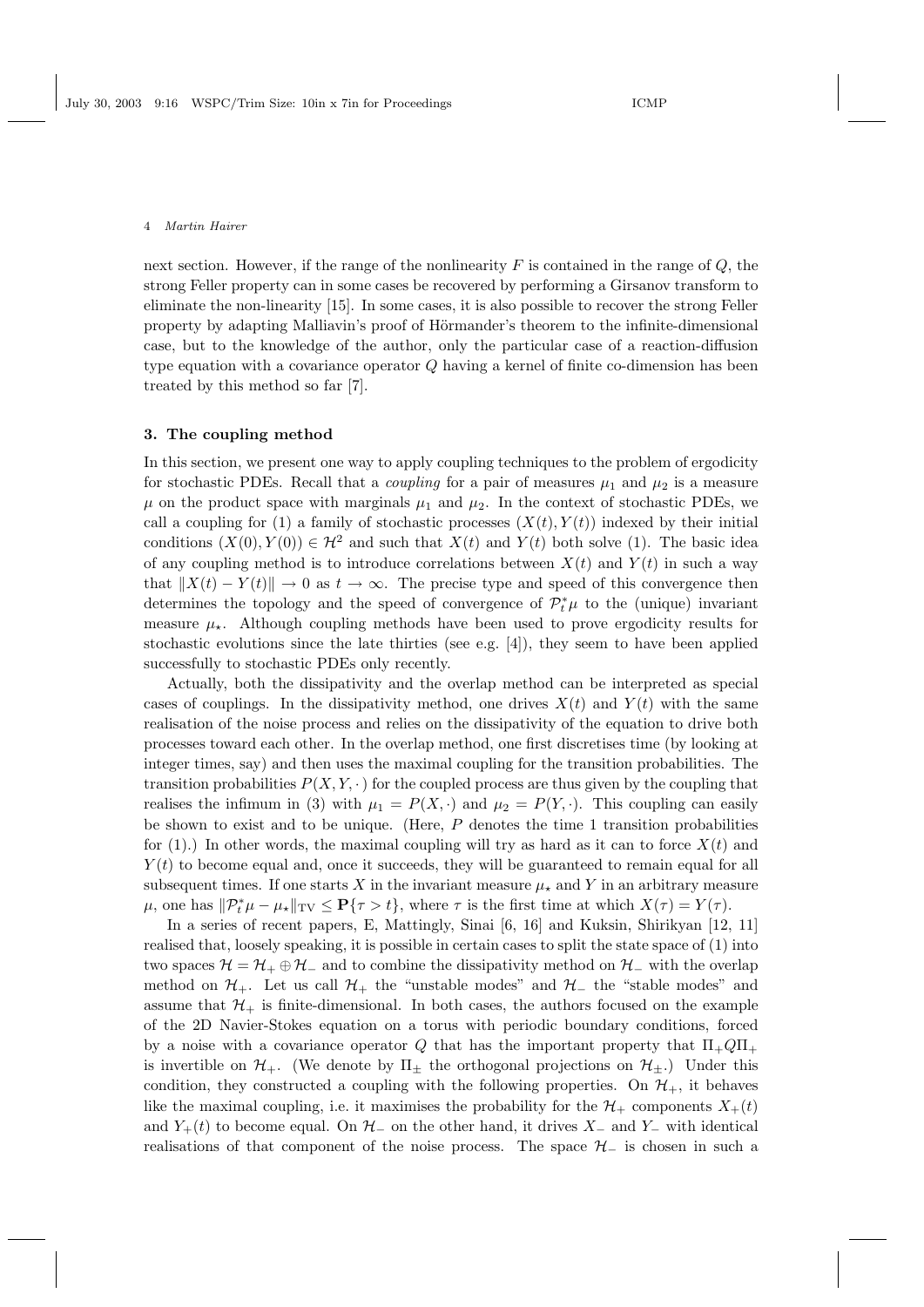Coupling stochastic PDEs 5

way that the dynamic then tends to steer  $X_-\,$  and  $Y_-\,$  toward each other. (In the typical situation of a semilinear parabolic equation, the space  $\mathcal{H}_-$  would consist of Fourier modes with sufficiently high wave number.)

The main difficulty of this approach comes from the fact that, unlike in the situation of the overlap method, having  $X_+(t) = Y_+(t)$  at a certain time does not allow one to ensure that  $X_{+}(s) = Y_{+}(s)$  for all subsequent times  $s > t$ . The reason is that one has in general  $X_-(t) \neq Y_-(t)$  and therefore, if one drives X and Y with the same realisation of the noise, the influence of the stable modes will tend to drive the unstable modes away from each other. Call  $W_x$  and  $W_y$  the noises driving X and Y respectively. The (finite-dimensional) processes  $X_+$  and  $Y_+$  are then solutions of SDEs of the following type:

$$
dX_{+}(t) = g(X_{+}, X_{-}) dt + \Pi_{+} Q \Pi_{+} dW_{x}(t) ,
$$
  

$$
dY_{+}(t) = g(Y_{+}, Y_{-}) dt + \Pi_{+} Q \Pi_{+} dW_{y}(t) .
$$

Since  $\Pi_+Q\Pi_+$  is invertible by assumption, one notices that the Girsanov transform

$$
dW_y(t) = dW_x(t) + (\Pi_+Q\Pi_+)^{-1} (g(X_+, X_-) - g(Y_+, Y_-)) dt , \qquad (4)
$$

allows to have  $X_+(t) = Y_+(t)$  for all times. Of course,  $dW_y$  as defined by (4) is not a Wiener process anymore, so this is not an acceptable coupling. It is nevertheless possible to construct a coupling that gives positive mass to the event (4). Furthermore, as long as it is satisfied, the difference  $||X_ - - Y_-\||$  converges to 0, so the difference between  $dW_x$  and  $dW_y$  in (4) becomes smaller and smaller. The coupling can be constructed in such a way that it therefore becomes more and more likely for the event (4) to be satisfied. By carefully estimating these probabilities, one can show that the random time  $\tau = \inf\{t > 0 \mid X_+(s) = Y_+(s) \,\forall s > t\}$ is almost surely finite. Estimates on  $\tau$  and on the speed at which  $||X_ - - Y_ -|| \to 0$  then immediately translate into estimates on the speed at which  $\mathcal{P}_t^*\mu$  converges to the invariant measure.

Another method for constructing couplings for an equation of the type (1) is to construct two operator-valued functions  $G_1$  and  $G_2$  such that

$$
G_1 G_1^* + G_2 G_2^* = \text{Identity} ,\qquad (5)
$$

and to consider the couple of equations

$$
dX(t) = AX(t) dt + F(X) dt + QG_1(X, Y) dW_1(t) + QG_2(X, Y) dW_2(t) ,
$$
  
\n
$$
dY(t) = AY(t) dt + F(Y) dt + QG_1(X, Y) dW_1(t) - QG_2(X, Y) dW_2(t) ,
$$

where  $W_1$  and  $W_2$  are two independent cylindrical Wiener processes. It is clear that this is a coupling for (1) for any choice of the  $G_i$  satisfying (5). It was shown in [18] that, for a certain class of semilinear parabolic equations, it is possible to choose the  $G_i$  in such a way that the stopping time  $\tau = \inf\{t > 0 | X(t) = Y(t)\}\$ is almost surely finite, therefore obtaining convergence toward the invariant measure in the total variation distance.

We finally turn to the coupling technique developed in [9]. This technique is very close in spirit to the one exposed in [16, 12, 11]. However it allows in some cases to treat a situation where the noise acts in a degenerate way on the unstable part of the equation. The idea exposed in [9] is to look for a Banach space  $\mathcal{B} \subset \mathcal{H}$  with norm  $\|\cdot\|_{*}$  and for a function  $G: \mathcal{B}^2 \to \mathcal{H}$  with the following properties: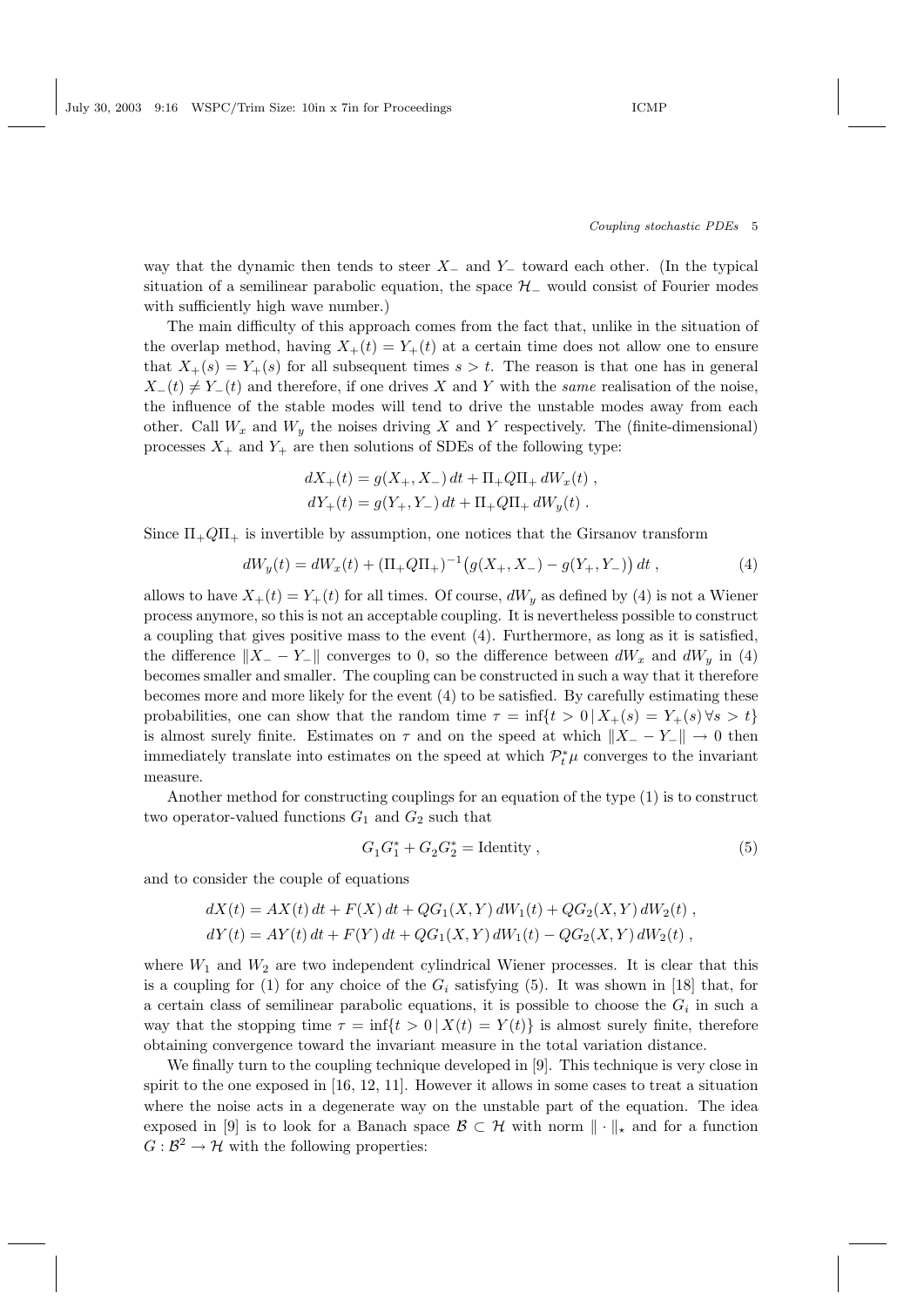**P1** The solutions of (1) are almost-surely  $\beta$ -valued and they satisfy

$$
\mathbf{E} ||u(t)||_{\star}^{p} \leq C(t)(1 + ||u(0)||_{\star}^{p}).
$$

- **P2** The function G is bounded by  $||G(u, v)|| \leq C||u v||^{\varepsilon}(1 + ||u||_{\star} + ||v||_{\star})^N$  for some positive constants  $C, \varepsilon, N$ , and for all u and v in  $\mathcal{B}$ .
- **P3** If u is the solution of (1) driven by dW and v is the solution of (1) driven by  $dW' =$  $dW + G(u, v) dt$ , then  $||u(t) - v(t)||_* \to 0$  exponentially as  $t \to \infty$ .

The main result of [9] is then:

**Theorem 3.1.** Consider (1) and assume that there exists a function  $G$  and a Banach space  $\mathcal{B} \subset \mathcal{H}$  satisfying P1–P3. Then, (1) has a unique invariant measure and, for every initial condition in  $H$ , the solution converges to the invariant measure at an exponential rate.

Remark 3.1. The convergence takes place in a Wasserstein distance which is the same as the one usually used in the dissipativity method. The topology defined by this distance is slightly stronger than the topology of weak convergence.

There does not seem to be a general recipe for finding a suitable function  $G$ . On the other hand, when the nonlinearity is small (not in the sense of "arbitrarily small" like in perturbation theory, but in the sense that the noise gets transmitted to the whole phase space through the linear part of the equation and that the nonlinearity does not affect this behaviour), we will see in the following section that it is not too difficult to find a good function G.

## 4. The complex Ginzburg-Landau equation

We now focus on the following equation, which is a stochastic perturbation of the complex Ginzburg-Landau equation:

$$
du(x,t) = ((1+i\alpha)\Delta u(x,t) + (1+i\beta)u(x,t) - u(x,t)|u(x,t)|^2) dt + dW(x,t).
$$
 (CGL)

In this equation,  $\alpha$  and  $\beta$  are two real-valued parameters,  $x \in [-L, L]$ ,  $\Delta$  denotes the Laplace operator, and  $u(\cdot, t)$  is assumed to satisfy periodic boundary conditions. Furthermore,  $\frac{dW}{dt}(x,t)$  formally denotes space-time white noise, i.e. it is a distribution-valued Gaussian process with covariance

$$
\mathbf{E}\Big(\frac{dW}{dt}(x,t)\frac{dW}{dt}(y,s)\Big) = \delta(x-y)\delta(t-s) .
$$

It is a standard result (see [2]) that (CGL) has a unique  $\mathcal{H} = L^2([-L, L])$ -valued solution. We denote again by  $\mathcal{P}_t$  and  $\mathcal{P}_t^*$  the semigroups associated to it. The remainder of this paper is devoted to the proof of the following result:

**Theorem 4.1.** For every pair  $(\alpha, \beta)$  satisfying the conditions

$$
|\beta| \ge \frac{3}{2} , \qquad \alpha^2 \le \frac{24\beta^2}{36\beta^2 + (15 - \beta^2)^2} , \tag{6}
$$

the equation (CGL) has a unique invariant measure and all solutions converge exponentially to it.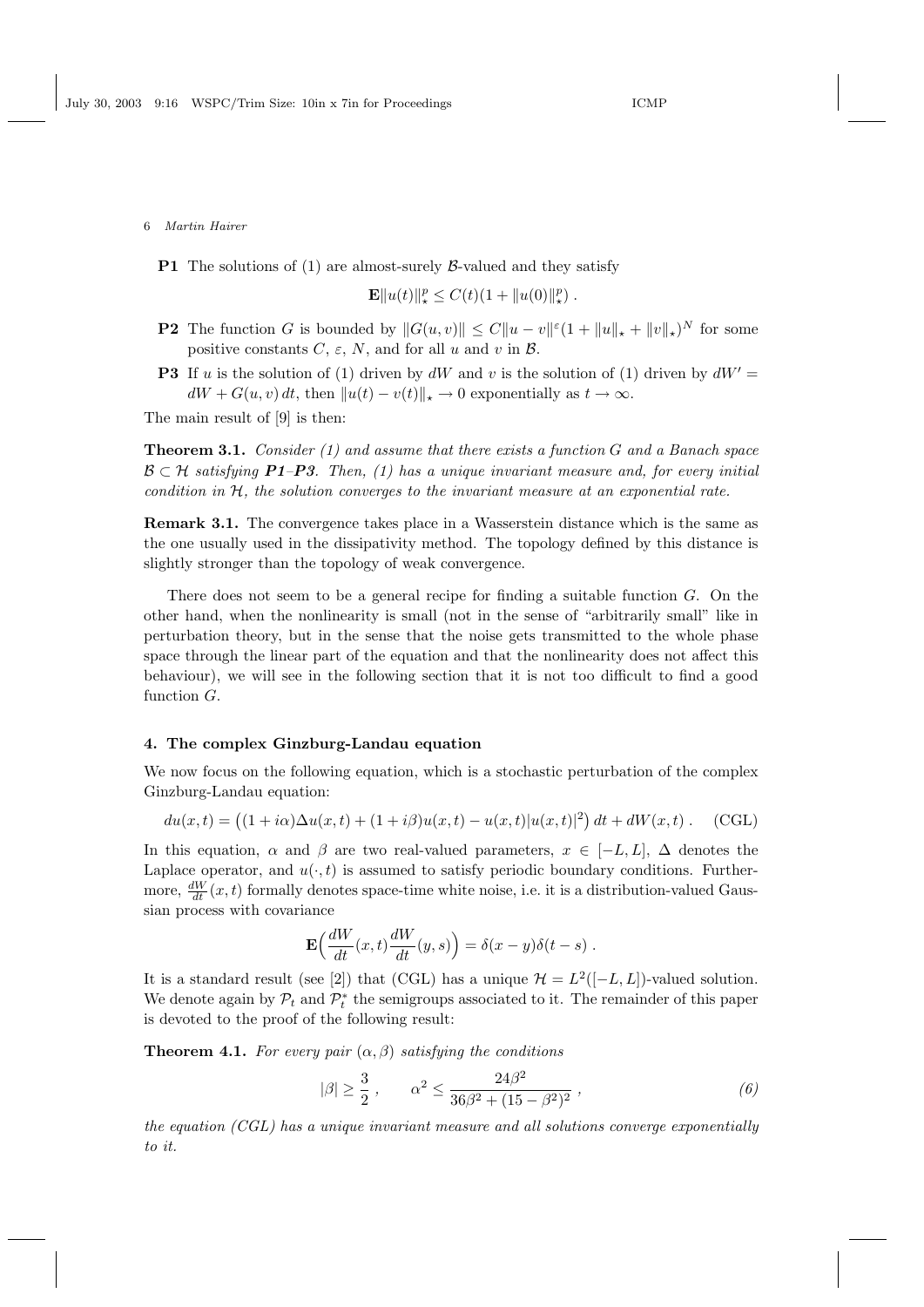July 30, 2003 9:16 WSPC/Trim Size: 10in x 7in for Proceedings ICMP

## Coupling stochastic PDEs 7

**Remark 4.1.** The conditions on  $\alpha$  and on  $\beta$  are not sharp, not even within the framework of the method of proof presented here.

Proof. All the calculations in this proof will be performed at a formal level. A rigorous justification is relatively easy by using the regularising properties of the equation (CGL). It is indeed a standard result that the solutions of (CGL) are almost surely continuous functions of space and of time. In particular, condition  $P1$  holds for  $B$  equal to the space of continuous functions equipped with the supremum norm.

Denoting the real and imaginary parts of a complex-valued function  $u$  by  $u_r$  and  $u_i$ , (CGL) becomes

$$
du_r(x,t) = (\Delta u_r - \alpha \Delta u_i + u_r - \beta u_i - u_r (u_r^2 + u_i^2)) dt + dW(x,t) ,
$$
  
\n
$$
du_i(x,t) = (\Delta u_i + \alpha \Delta u_r + u_i + \beta u_r - u_i (u_r^2 + u_i^2)) dt .
$$

Our aim is to give an explicit expression for a function  $G$  satisfying properties  $P1-P3$  of the previous section. Denote by  $v = v_r + iv_i$  the solution of (CGL) driven by the noise process  $dW' = dW + G dt$  and define  $\rho = v - u$ . One then has for  $\rho$ :

$$
d\varrho_r = (\Delta \varrho_r - \alpha \Delta \varrho_i + \varrho_r - \beta \varrho_i - v_r (v_r^2 + v_i^2) + u_r (u_r^2 + u_i^2)) dt + G(u, v) , \qquad (7a)
$$
  
\n
$$
d\varrho_i = (\Delta \varrho_i + \alpha \Delta \varrho_r + \varrho_i + \beta \varrho_r - v_i (v_r^2 + v_i^2) + u_i (u_r^2 + u_i^2)) dt . \qquad (7b)
$$

The most "dangerous" part of this equation is the linear instability. Before we proceed, we therefore consider the following simplified equations:

$$
\frac{d\tilde{\varrho}_r}{dt} = \tilde{\varrho}_r - \beta \tilde{\varrho}_i + \tilde{G} , \qquad \frac{d\tilde{\varrho}_i}{dt} = \tilde{\varrho}_i + \beta \tilde{\varrho}_r . \tag{8}
$$

Let us introduce the variable  $\xi = \beta \tilde{\varrho}_r + 3\tilde{\varrho}_i$  and rewrite the second equation as

$$
\frac{d\tilde{\varrho}_i}{dt} = -2\tilde{\varrho}_i + \xi \; . \tag{9}
$$

Choosing

$$
\tilde{G} = -5\tilde{\varrho}_r + \left(\beta - \frac{6}{\beta}\right)\tilde{\varrho}_i ,\qquad (10)
$$

we obtain for  $\xi$  the equation  $\frac{d}{dt}\xi = -\xi$ . Therefore,  $\xi$  converges exponentially to 0, which in turn implies by (9) that  $\rho_i$  converges exponentially to 0. Since  $\rho_r$  is a linear combination of  $\xi$  and  $\varrho_i$ , it converges exponentially to 0 as well. To characterise this convergence more precisely, we introduce the norm

$$
\|\tilde{\varrho}\|^2 = \tilde{\varrho}_r^2 + \frac{15}{\beta^2} \tilde{\varrho}_i^2 + \frac{6}{\beta} \tilde{\varrho}_r \tilde{\varrho}_i .
$$
\n(11)

A straightforward computation shows that, with the choice (10) for  $\tilde{G}$ , one has

$$
\frac{d\|\tilde{\varrho}\|^2}{dt} = -2\tilde{\varrho}_r^2 - \frac{6}{\beta^2}\tilde{\varrho}_i^2 < -\gamma \|\tilde{\varrho}\|^2,
$$

for some constant  $\gamma > 0$ .

We now turn to the full equation (7), which we rewrite as

$$
\frac{d\varrho_r}{dt} = \Delta\varrho_r - \alpha\Delta\varrho_i - 4\varrho_r - \frac{6}{\beta}\varrho_i + G_2(u, v) ,
$$
\n(12a)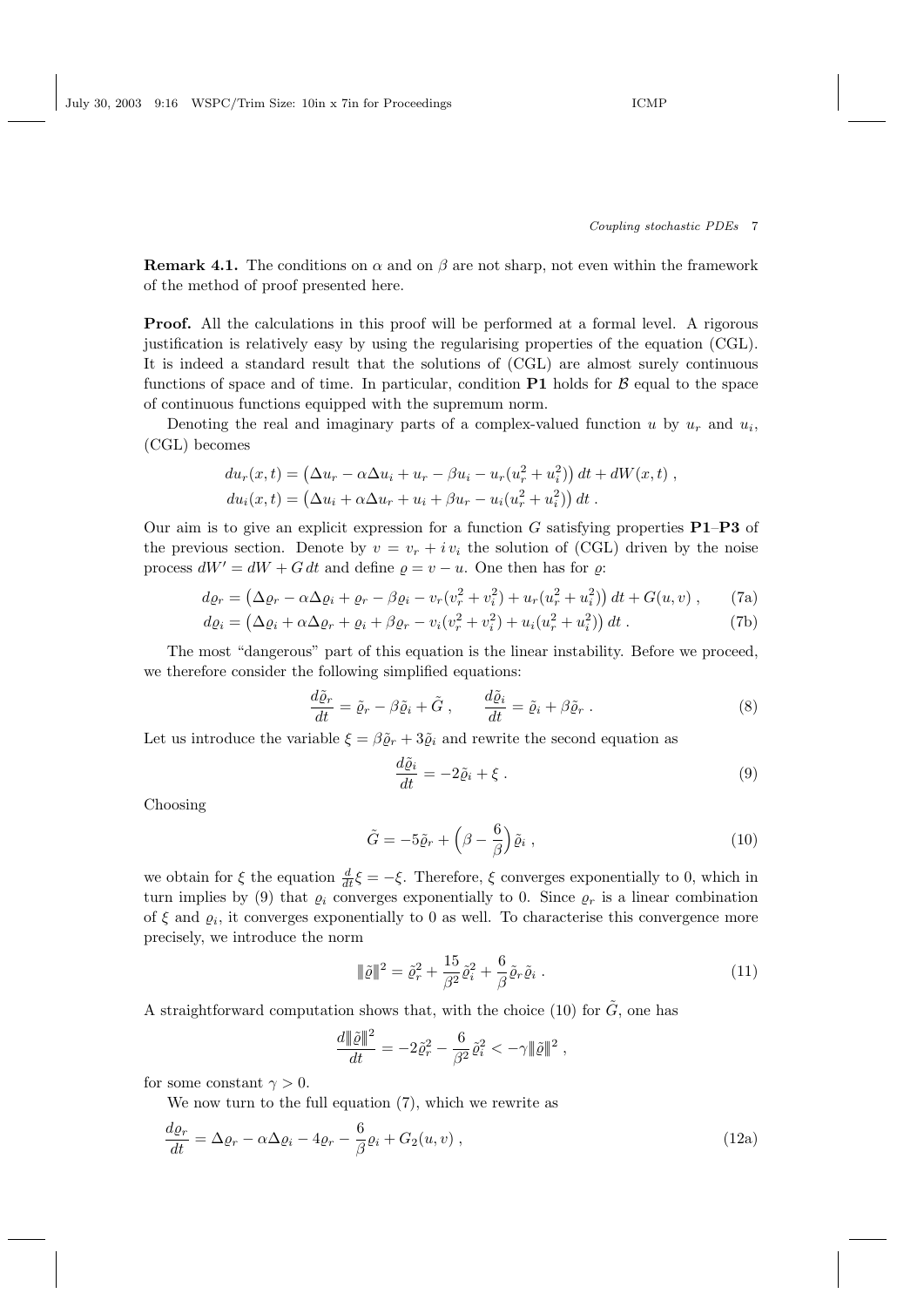$$
\frac{d\varrho_i}{dt} = \Delta\varrho_i + \alpha\Delta\varrho_r + \varrho_i + \beta\varrho_r - (u_i + \varrho_i)\big(u_r\varrho_r + u_i\varrho_i + \varrho_r^2 + \varrho_i^2\big) - \varrho_i(u_r^2 + u_i^2) , \quad (12b)
$$

where we defined  $G = G_1 + G_2$  with

$$
G_1 = -5\tilde{\varrho}_r + \left(\beta - \frac{6}{\beta}\right)\tilde{\varrho}_i + v_r(v_r^2 + v_i^2) - u_r(u_r^2 + u_i^2) .
$$

Notice that  $G_1$  satisfies **P1–P2** with  $\|\cdot\|_*$  replaced by the supremum norm. By analogy with  $(11)$ , we introduce the norm

$$
\|\tilde{\varrho}\|^2 = \|\tilde{\varrho}_r\|^2 + a\|\tilde{\varrho}_i\|^2 + b\langle \tilde{\varrho}_r, \tilde{\varrho}_i \rangle , \qquad a = \frac{15}{\beta^2} , \quad b = \frac{6}{\beta} ,
$$

so that

$$
\frac{d \|\tilde{\varrho}\|^2}{dt} \leq -\gamma \|\varrho\|^2 - T_1 - T_2 ,
$$

where we defined

$$
T_1 = (2 + \alpha b) \|\nabla \varrho_r\|^2 + (2a - \alpha b) \|\nabla \varrho_i\|^2 + 2(b + a\alpha - \alpha) \langle \nabla \varrho_r, \nabla \varrho_i \rangle,
$$

and

$$
T_2 = -\langle 2\varrho_r + b\varrho_i, G_2 \rangle + \langle 2a\varrho_i + b\varrho_r, (u_i + \varrho_i)(u_r\varrho_r + u_i\varrho_i + \varrho_r^2 + \varrho_i^2) + \varrho_i(u_r^2 + u_i^2) \rangle.
$$

Due to the second condition in  $(6)$ ,  $T_1$  is always positive. It thus remains to find a function  $G_2$  satisfying **P1–P2** and such that  $T_2$  is always positive.

Since  $G_2$  is multiplied by  $2\varrho_r + b\varrho_i$ , we can choose it in such a way to replace every occurrence of  $\varrho_r$  by  $-\frac{b}{2}\varrho_i$  in the above expression, thus yielding

$$
T_2 = \frac{4a - b^2}{3} \left\langle \varrho_i, \left( u_r^2 + 2u_i^2 - \frac{b}{2}u_iu_r + \left(2 + \frac{b^2}{4}\right)\varrho_i u_i + \left(1 + \frac{b^2}{4}\right)\varrho_i^2 - \frac{b}{2}u_r\varrho_i \right)\varrho_i \right\rangle.
$$

Since  $4a - b^2$  is positive, positivity of  $T_2$  is equivalent to the matrix

$$
\Gamma = \frac{1}{4} \begin{pmatrix} 4 & -b & -b \\ -b & 8 & 4 + \frac{b^2}{2} \\ -b & 4 + \frac{b^2}{2} & 4 + b^2 \end{pmatrix}
$$

being positive definite. Since  $\Gamma$  is positive definite for  $b = 0$ , it remains so until the first value of b for which

$$
\det \Gamma = \frac{1}{64} \big( 64 + 12b^2 - b^4 \big) = 0 \; .
$$

Therefore, under the condition  $|b| \leq 4$ , (i.e.  $|\beta| > \frac{3}{2}$ ), one has  $\frac{d}{dt} ||\tilde{\varrho}||^2 \leq -\gamma ||\varrho||^2$  almost surely. Applying Theorem 3.1 concludes the proof of Theorem 4.1.

Remark 4.2. Note that the same proof goes through if one multiplies the cubic term in (CGL) by a factor  $(1 + i\gamma)$  with  $\gamma \in \mathbf{R}$  small enough.